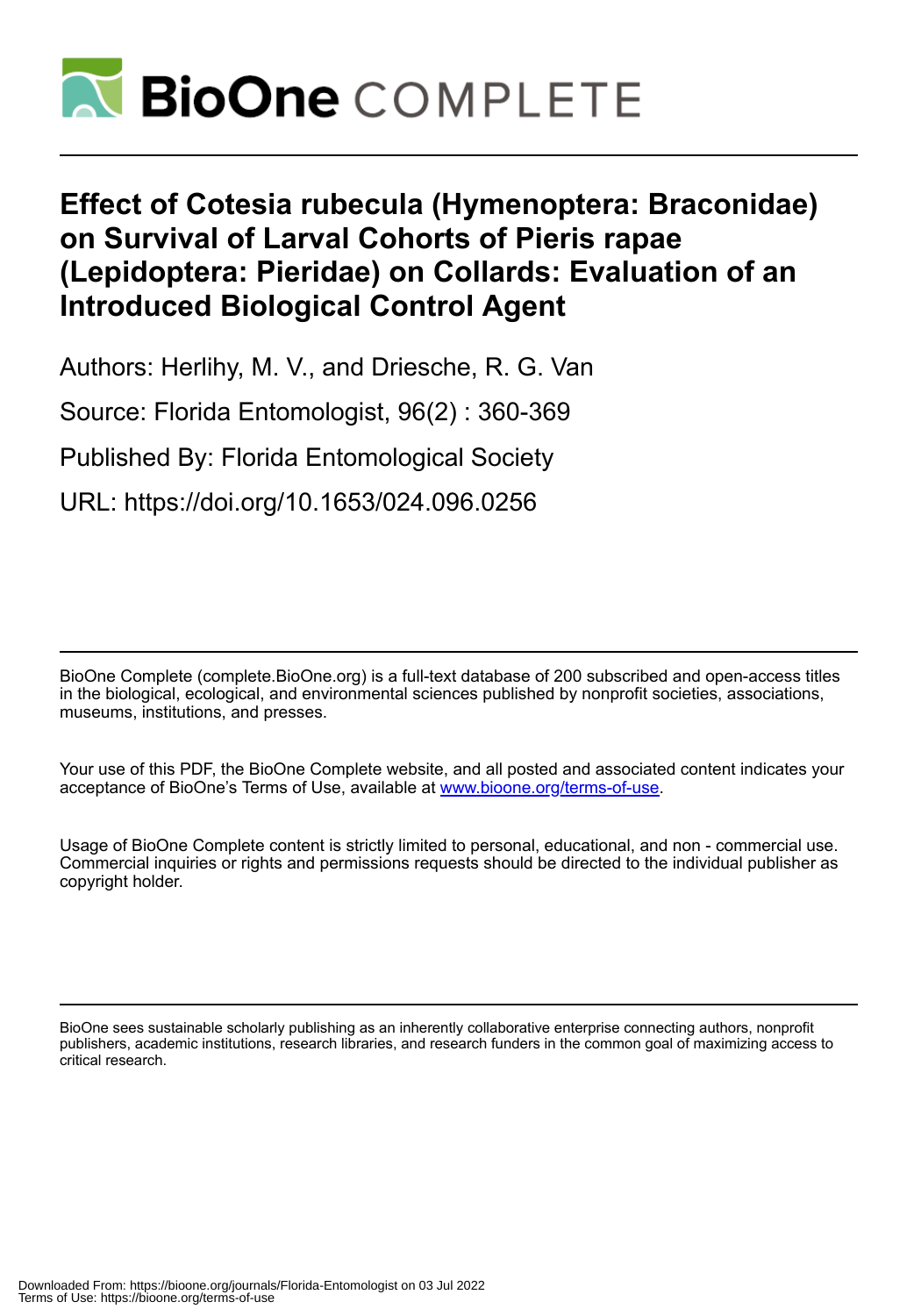## EFFECT OF *COTESIA RUBECULA* (HYMENOPTERA: BRACONIDAE) ON SURVIVAL OF LARVAL COHORTS OF *PIERIS RAPAE* (LEPIDOPTERA: PIERIDAE) ON COLLARDS: EVALUATION OF AN INTRODUCED BIOLOGICAL CONTROL AGENT

M. V. HERLIHY<sup>1,\*</sup> AND R. G. VAN DRIESCHE<sup>1</sup>

1 Dept. of Environmental Conservation, University of Massachusetts, Holdsworth Hall, Amherst, MA 01003, USA

#### \*Corresponding author; E-mail: meganvh622@gmail.com

#### **ABSTRACT**

Survival of artificial cohorts of larvae of the imported cabbageworm, *Pieris rapae* (L.), was assessed in a collard (*Brassica oleracea* L., var. *acephala*) patch on an organic vegetable farm in western Massachusetts. We recorded a significant drop in survival of larvae between the 4th and 5th instar due to parasitism by the parasitoid *Cotesia rubecula* (Marshall), which was introduced to New England from China in 1988. This was a large change from the survivorship pattern of *P. rapae* observed in the same area in 1985-1986, in which there was a significant drop in survival between 5th instars and pupae due to *Cotesia glomerata* (L.), the dominant parasitoid of *P. rapae* in New England at the time. In our study, parasitism by *C. rubecula* averaged 62.4 ± 8.6%, while no parasitism by *C. glomerata* was observed. The introduction of *C. rubecula* is now very likely to be benefitting organic vegetable producers in western Massachusetts, killing more larvae and at an earlier life stage than the previous parasitoid, reducing the potential for damage to cole crops.

Key Words: biological control, parasitoid displacement, imported cabbageworm, effectiveness *Cotesia glomerata*

#### **RESUMEN**

La supervivencia de cohortes de larvas del gusano del repollo, *Pieris rapae* (L.), establecidas artificialmente en plantas de col (*Brassica oleracea* L., var. *acephala*), fue evaluada en una finca productora de vegetales orgánicos en el oeste de Massachusetts. Registramos una reducción en la supervivencia de larvas entre el 4to y 5to instar, causado por el parasitismo del agente de control biológico *Cotesia rubecula* (Marshall), el cual fue introducido al estado de Nueva Inglaterra proveniente de China en 1988. Se observó un cambio considerable en el patrón de supervivencia de *P. rapae* con respecto a lo registrado en un estudio previo entre 1985-1986 en la misma area, en el cual se encontró una reducción de la supervivencia en el 5to instar y el estado pupal causado por *Cotesia glomerata* (L.), el parasitoide dominante de *P. rapae* en Nueva Inglaterra en ese momento. En nuestro estudio el parasitismo por *C. rubecula* promedio 62.4 ± 8.6%, mientras que no se observó parasitismo por *C. glomerata*. Estos resultados muestran que la introducción *C. rubecula* probablemete está beneficiando a los agricultores orgánicos de vegetales en el oeste de Massachusetts, eliminando más larvas y cuando estas son más pequeñas con respecto al parasitoide establecido anteriormente, reduciendo así el potencial de daños significativos a cultivos de coles.

Palabras Clave: control biológico, desplazamiento de parasitoides, gusano importado del repollo, eficacia, *Cotesia glomerata*

The imported cabbageworm, *Pieris rapae* (L.) (Lepidoptera: Pieridae), is an invasive pest of *Brassica* crops in North America, Australia, and New Zealand (Jones et al. 1980). In the United States, 2 biocontrol agents have been released against *P. rapae* larvae during different historical periods, to reduce feeding damage to an acceptable level to growers.

The gregarious parasitoid *Cotesia glomerata* (L.) (Hymenoptera: Braconidae) was released in 1884

near Washington, D.C. (Clausen 1978). *Cotesia glomerata* parasitizes first and second instars of *P. rapae*, and kills *P. rapae* larvae at the end of the fifth instar, after most *P. rapae* larval feeding has occurred, so that parasitism usually does little to reduce within generation *P. rapae* damage. Indeed larvae parasitized by *C. glomerata* generally consume more food than unparasitized larvae during their development (Rahman 1970), although this varies with parasitoid brood size (Harvey 2000).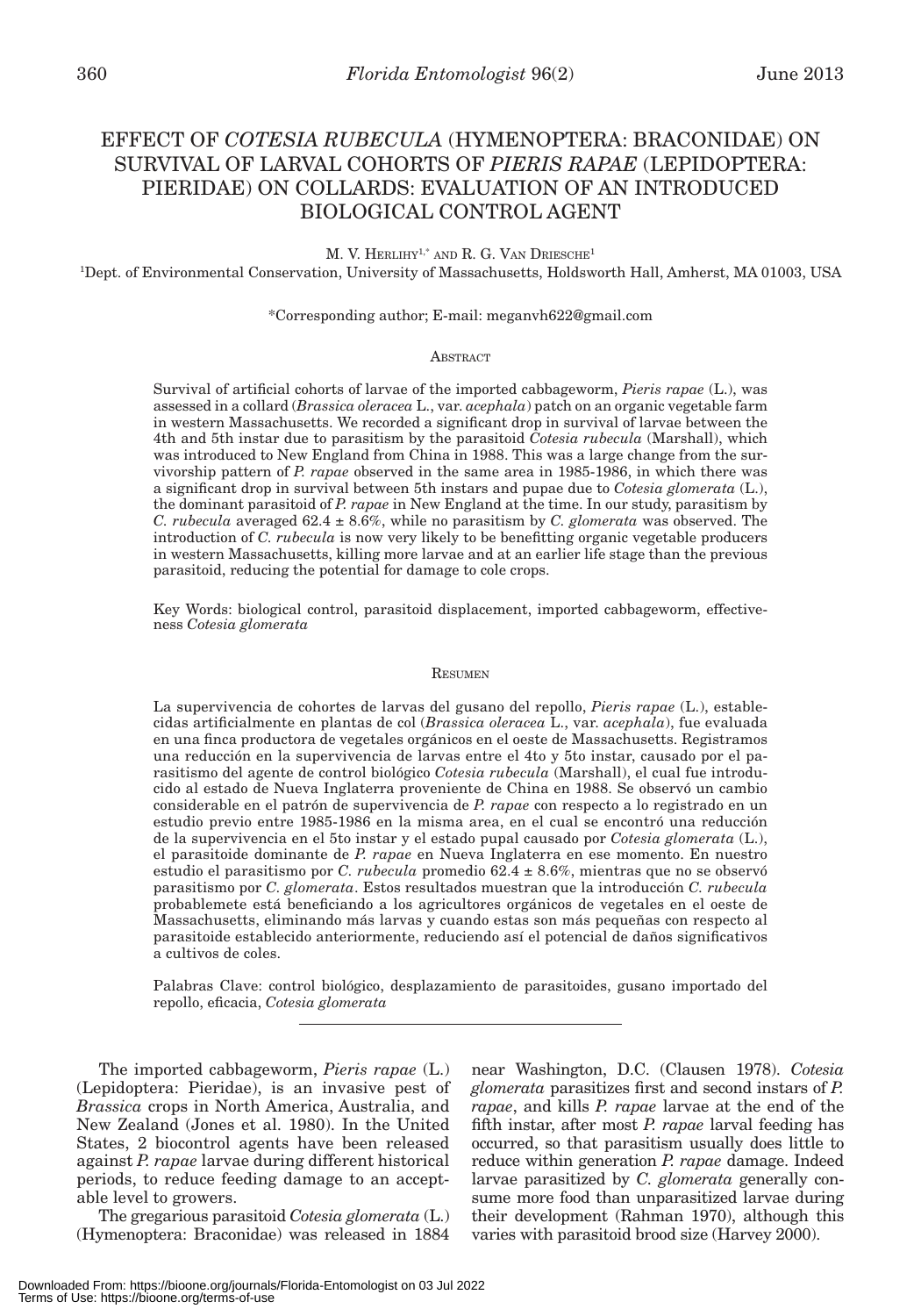The second introduced larval parasitoid was *Cotesia rubecula* (Marshall) (Hymenoptera: Braconidae), a solitary, host-specific parasitoid*.*  Introductions of this species occurred from 1960 to 1992 (Puttler et al. 1970; Williamson 1971 & 1972; Parker & Pinnell 1972; McDonald & Kok 1992; Lee & Heimpel 2005; Wold-Burkness et al. 2005). In 1988, releases of a Chinese strain of this species were made at 17 different locations in New England (Van Driesche & Nunn 2002). Like *C. glomerata*, *C. rubecula* attacks first and second instars of *P. rapae*, but kills fourth instars, before most feeding has occurred (Le Masurier & Waage 1993). Total feeding per larva is greatly reduced since 85% of feeding occurs in the last instar (Parker & Pinnell 1973) and final weight of *C. rubecula*-parasitized larvae is only 5-10% of that of mature healthy 5<sup>th</sup> instars (Harvey et al. 1999).

Furthermore, from an intergenerational perspective, while direct comparisons of rates of parasitism by these 2 *Cotesia* species are few, in a recent regional survey in the northern United States and Canada (Herlihy et al. 2012), average rates of parasitism were higher  $(47 \pm 3\%)$  [95% CI, *n* = 1041]) for *C. rubecula* than *C. glomerata*  $(25 \pm 3\%$  [95% CI,  $n = 641$ ]), across 32 sites, with sites being dropped for each species if it was not present. Recoveries of these species in this survey were nearly all disjunct and *C. rubecula* has largely replaced *C. glomerata* in the United States above latitude N 38° 48', indicating that it is the superior competitor in that region (Herlihy et al. 2012). Such displacement, not the focus of this study, likely results from both intrinsic superiority of *C. rubecula* larvae (which are mandibulate and kill the non-mandibulate *C. glomerata* larvae in cases of co-parasitism) (Laing & Corrigan 1987) and behavioral traits that enable *C. rubecula* wasps to more efficiently find and exploit *P. rapae* (Cortesero et al. 1997). High rates of parasitism of *P. rapae* larvae in organic vegetation farms in western Massachusetts are now the norm, averaging 75% in both spring (Van Driesche 2008) and fall (Van Driesche unpub.) (Fig. 1).

Our study goal was to quantify the effects of *C. rubecula* on survivorship of *P. rapae* larval cohorts, using cage exclusion methods, and to compare the current survivorship pattern to that observed in western Massachusetts in the mid-1980s (Van Driesche 1988), when *C. glomerata* was the only important larval parasitoid of *P. rapae*. We predicted that (1) *C. rubecula* would be the dominant parasitoid because it has largely displaced *C. glomerata* in the study region (Van Driesche 2008; Herlihy et al. 2012), (2) rates of parasitism would be high, given the generally high levels of this species in earlier state surveys, and (3) survival of *P. rapae* larvae would decrease sharply from the fourth to fifth instar.

60 40 20  $\theta$  $\overline{z}$ Site No. Fig. 1. Distribution of parasitism rates by *Cotesia* spp. among organic vegetable farms in western Massachusetts in spring 2007 (data redrawn from Van Driesche (2008) and survey data of fall 2009, where the horizontal line is level of parasitism at site for cohort

#### MATERIALS AND METHODS

study in 2011. (Site numbers do not correspond between

surveys.)

#### Massachusetts *Cotesia rubecula* Parasitism Surveys

A survey *Cotesia* parasitism of *P. rapae* larvae in organic vegetable farms or private gardens in western Massachusetts was conducted in fall of 2009, using the same protocols as a survey in the same region in spring of 2007 (Van Driesche 2008). In brief, 19 organic vegetable farms or gardens in the four western counties of Massachusetts were visited, and the cole crops present (cabbage, collards, broccoli, Brussels sprouts) were examined. The survey was conducted from 10 Sept to 22 Oct of 2009, and all *P. rapae* larval stages, pupae, emerged pupae, parasitoid cocoons (live or emerged) on plants were collected, until at least 30 individuals had been located. These were then taken to the laboratory and dissected. Parasitism by *C. rubecula* or *C. glomerata* was determined based on detection and recognition of parasitoid eggs or larvae in dissected host larvae, together with the number of parasitoid cocoons (live or emerged) found during the field search. Parasitized larvae plus parasitoid cocoons (live or emerged) formed the parasitized group, which was divided by the count of all host or parasitoid

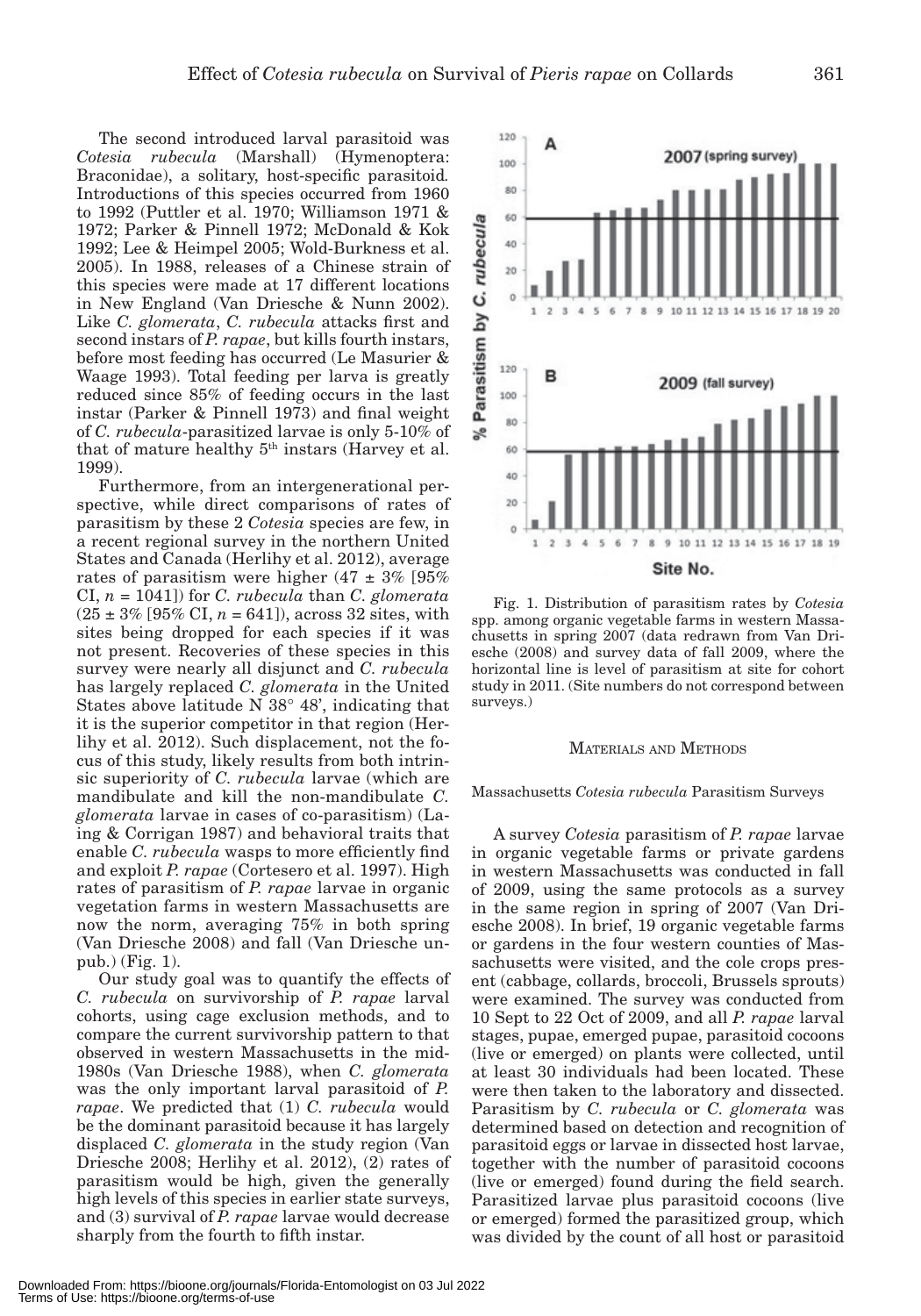stages collected to calculate the rate of parasitism (all other details as in Van Driesche [2008]). For *C. glomerata* cocoons, one group of cocoons was counted as one, since it represents one parasitized host.

## Study Location

In June of 2011, 130 collard seedlings were planted at an organic vegetable farm (Intervale Farm in Westhampton, Massachusetts,  $42^{\circ}17.41'$ N,  $72^{\circ}46.19'$ W to form an experimental plot where the interaction of *C. rubecula* and *P. rapae* larvae could be studied. Seedlings were planted in 6 rows of about 22 plants each, at 50 cm intervals. The land used for the patch had not been planted previously with cole crops, and was used the previous year for corn. In 2011, the area around the patch was planted to cole crops, corn, beans, and tomatoes. Neither the study patch nor the surrounding area were treated with pesticides during 2011.

## Plants

Before each of 4 experiments, groups of 70 large collard plants (c. 30 cm tall with 7-10 leaves) in 15 cm dia pots were purchased from Harvest Farm in Whately, Massachusetts, where they had been grown in greenhouses without pesticides. After purchase, plants were held for about 1 week in the laboratory and watered daily until used in the experiment. Two days before starting an experiment, plants were taken to the field plot to acclimatize to outdoor conditions. Potted plants were placed within the existing rows between soilgrown collard plants; there were 15 potted plants in each of the plot's 4 rows (which were used for the main treatments) and 10 potted plants in a fifth row (with larvae needed to determine the accuracy of visual estimation of parasitism rates). Pots were set into evenly spaced shallow holes dug in the ground to help conserve moisture and prevent pots from blowing over, and were watered every other day during the experiment.

Insect Rearing, Handling, and Inoculation of Experimental Plants

*Pieris rapae* larvae used came from a laboratory colony initiated with butterflies collected at local sites near Amherst, MA, in 2010 and reared on collards. Butterflies were provided with sugar solution ("Instant Hummingbird Nectar," Perky Pet Woodstream Corp. Lititz, PA) and allowed to oviposit on collard seedlings. After egg hatch, larvae were reared on seedling collards until just beyond the neonate stage (e.g., having taken their first meal and turned from yellow to green due to food in their guts). Young  $1<sup>st</sup>$  instars were then taken, along with plants, to the field site where larvae were placed on the experimental plants using a paintbrush dipped in nectar water (sugar induces plant acceptance by neonates). Five  $1<sup>st</sup>$ instars were placed on each potted plant.

## Experimental Design

We tested the effects of 4 levels of natural enemy exclusion on survival of our cohorts of *P. rapae* larvae: (1) no exclusion (uncaged plants without Tanglefoot [Contech Enterprises Inc. Victoria, BC, Canada] on pots), (2) full exclusion (plants inside net sleeves and with Tanglefoot on pots), and (3, 4) 2 levels of partial exclusion, being either with sleeves and no Tanglefoot, or the reverse. There were 15 plants (replicates) for each level of exclusion and each plant was considered an experimental unit. Treatments were placed within their own rows, with all 15 plants arranged in one row, but immediately next to  $(< 0.5$  m) a similar row of plants for treatments 2, 3, and 4. The maximum distance between pots of different treatments was 1.5 m. The experiment was repeated 4 times (Jul, Aug, Sept and Oct) to determine if important seasonal variation existed, as suggested by the slightly higher levels of *C. glomerata* parasitism in a fall survey vs. spring survey in Massachusetts (Van Driesche unpub. [Fall] vs. Van Driesche 2008 [Spring]). The same plot was used for all 4 runs of the experiment, but in each run, treatments were assigned to different rows.

In 2 of the 4 treatments, Tanglefoot was applied to pots to prevent walking predators from moving up the pots from the soil onto the plants. Tanglefoot was painted once in a band around the outsides of each pot in this treatment at the beginning of the experiment. For 2 of the 4 treatments, organdy sleeves were placed over the entire plant to exclude flying predators and parasitoids. Sleeves were held slightly away from the foliage of the potted plants by 4 stakes driven into the ground around each pot; sleeves were fitted over the stakes, dropping to the mid-pot level (about 5 cm above soil level). The bottom edges of the sleeves were left loose and were not secured to pots in order to facilitate sleeve removal, which was needed for frequent counting of larvae and watering of plants.

During insect counts, parasitism was estimated visually (based on shift in caterpillar color from green to whiter tones and visible shapes of parasitoids larvae in caterpillars) as soon as parasitism could be detected; however, these putatively parasitized larvae were left on plants for continued observation. To determine the relationship between visual estimates of parasitism and the real rates of parasitism (as would have been seen in dissection if larvae were removed and killed), in the fifth row we placed ten additional potted plants without organdy bags or Tanglefoot. Larvae in this group were placed on plants at the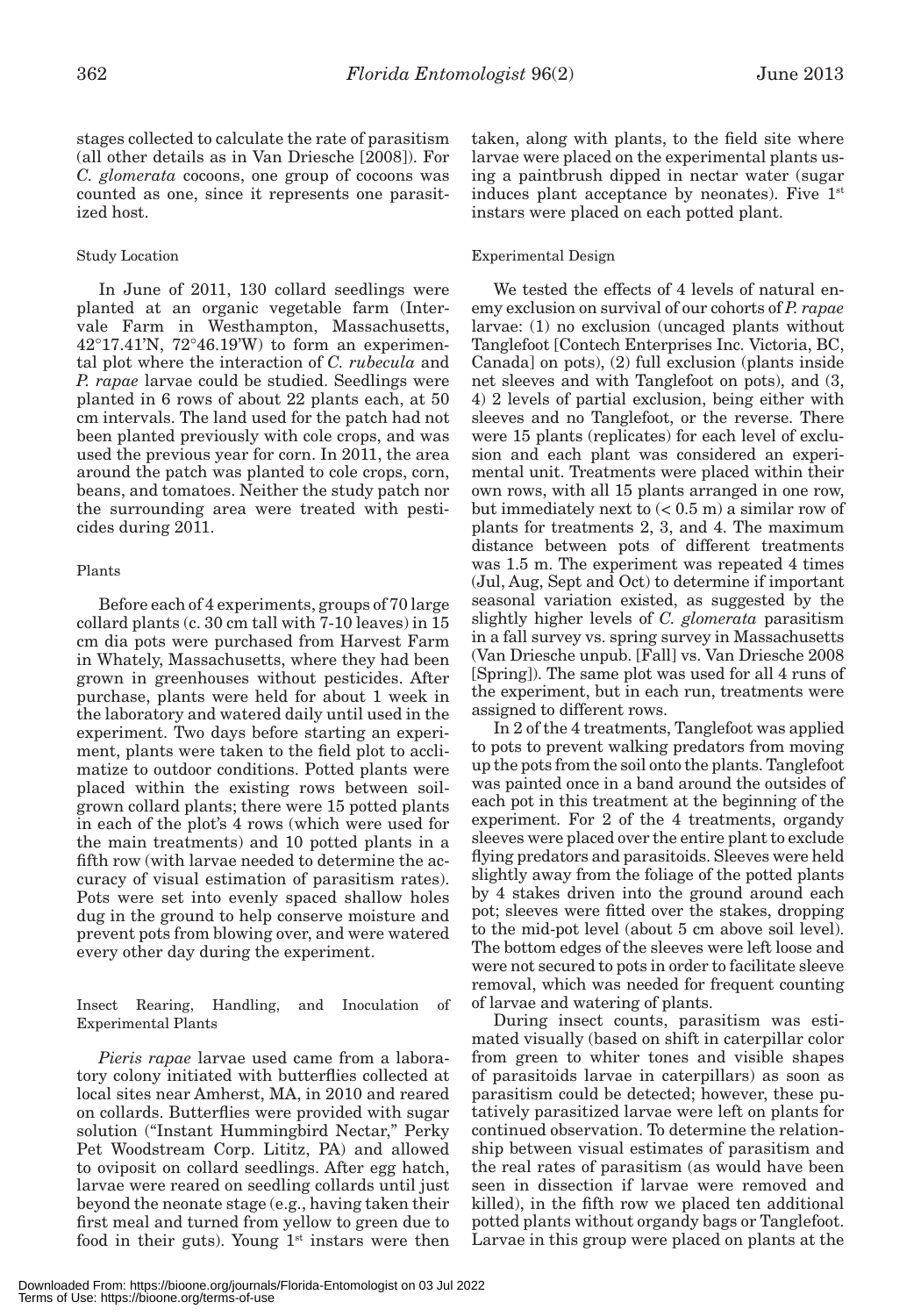same time and in the same manner as for the cohorts of the main experiment. When larvae in the cohorts reached the fourth instar, we conducted a visual estimate of parasitism in the same manner as for the main experiment. We then checked our visual estimate by dissecting these extra larvae in the laboratory, using the same characters for species recognition as described in Herlihy et al. (2012). The comparison of parasitism rates of these larvae via field visual assessments and their subsequent dissection in the laboratory allowed us to measure the accuracy of our visual assessments of parasitism in the main experiment.

### Data Collection

We counted surviving *P. rapae* larvae on all potted plants at a series of time points from first instars to pupae. Larval survival was checked visually in the field by examining potted plants leaf by leaf, recording all living larvae (by instar) and any parasitoid cocoons. For treatments in which plants were covered with organdy sleeves, these were lifted up to examine plants and then replaced. If any wild *P. rapae* eggs were found on unsleeved experimental plants, they were removed. During the first 2 runs (7-20 Jul and 4-16 Aug), plants were examined every second day, providing 6 observations per run. During the last 2 runs (3-24 Sept and 27 Sept to 17 Oct), the plants were initially examined every second day, but larvae developed more slowly due to lower temperatures and therefore after the first 2 observations the period between observations was changed to every third day, providing 7 observations in run 3 and 8 in run 4.

When the surviving larvae of a cohort reached the fourth instar, each larva was assessed visually in the field and classified as parasitized or not, by either *C. rubecula* or *C. glomerata*. (Parasitism by this stage was visible due to a change in body color and parasitoid species was recognized by larval size and appearance, changes which were

familiar to us from rearing both parasitoids in the laboratory).

#### Life Table Construction

Life tables were constructed for cohorts of larvae from treatment groups within each monthly run of the experiment, but only 4 life tables (one per treatment, pooled over months) are presented. We used the marginal rate equation  $m_B = d_B/$  $(1-m_A)$ , where  $m_B$  is the marginal attack rate of the parasitoid,  $d_{B}$  is the death rate from parasitism, and  $m_A$  is the marginal attack rate for predation (here, disappearance), to calculate the underlying rates of parasitoid attack from the observed rates of parasitism and disappearance for fourth instars in life tables (the only stage with 2 observed mortality factors) (Elkinton et al. 1992).

#### Statistical Analyses

All statistical analyses were conducted using the program R (version 2.13.1). For *P. rapae* stage survival, analyses were based on insect counts (of particular stage) per plant, while for parasitism, data were proportions (of fourth instars) parasitized. Parasitism data were arcsine transformed in order to meet the assumption of normality. Number of survivors for selected *P. rapae* life stage and rates of parasitism were compared across run dates (month). Rates of parasitism were compared using a t-test for treatments with and without sleeves. Survival data were analyzed with an ANOVA, followed by a Tukey HSD test.

#### **RESULTS**

#### Rates of *C. rubecula* Parasitism in Regional Surveys

The rate of *C. rubecula* parasitism observed in the 2011 cohort survival experiment study (59- 60% apparent parasitism [Table 1]) was typical of

TABLE 1. NUMBER OF LARVAE REACHING DESIGNATED LIFE STAGES AND RATES OF *COTESIA RUBECULA* PARASITISM FOR *PIERIS RAPAE* LARVAL COHORTS SUBJECTED TO DIFFERENT LEVELS OF NATURAL ENEMY EXCLUSION, IN AN EXPERIMENTAL COLLARD FIELD IN WESTAMPTON, MASSACHUSETTS (POOLED OVER FOUR EXPERIMENTAL MONTHS [JUL-OCT, 2011]).

|                     | $\mathrm{No}$ <sup>1</sup> of larvae surviving to |                | $%$ Parasitism <sup>2</sup> |                 |  |
|---------------------|---------------------------------------------------|----------------|-----------------------------|-----------------|--|
|                     | $5th$ instar                                      | Pupae          | Apparent rate $(n)$         | Marginal rate   |  |
| $S(-)$ , TF $(-)^3$ | $15a^4(5%)$                                       | 11 a $(3.7\%)$ | $59$ aA $(68)$              | 72aA            |  |
| $S(-), TF(+)$       | 16 a $(5.3\%)$                                    | 9 a $(3%)$     | $60$ aA $(75)$              | 73aA            |  |
| $S (+), TF (-)$     | 102 b (34%)                                       | 82 b (27.3%)   | 4 bB (129)                  | 5 <sub>bB</sub> |  |
| $S (+), TF (+)$     | 136 b $(45.3\%)$                                  | 109 b (36.3%)  | 1 bB(146)                   | 1 <sub>bB</sub> |  |

1 Number of 300 original first instars surviving to stage.

2 Parasitism rates measured when host cohorts reach the fourth instar

Treatments:  $S =$  sleeved, TF = tangle foot;  $\cdot$  is without this type of exclusion;  $\cdot$  is with the type of exclusion

4 Differing lower case letters denotes statistically significant differences within columns (Tukey HSD test). Differing upper case letters denotes statistically significant differences within rows (Tukey HSD test) (for parasitism only).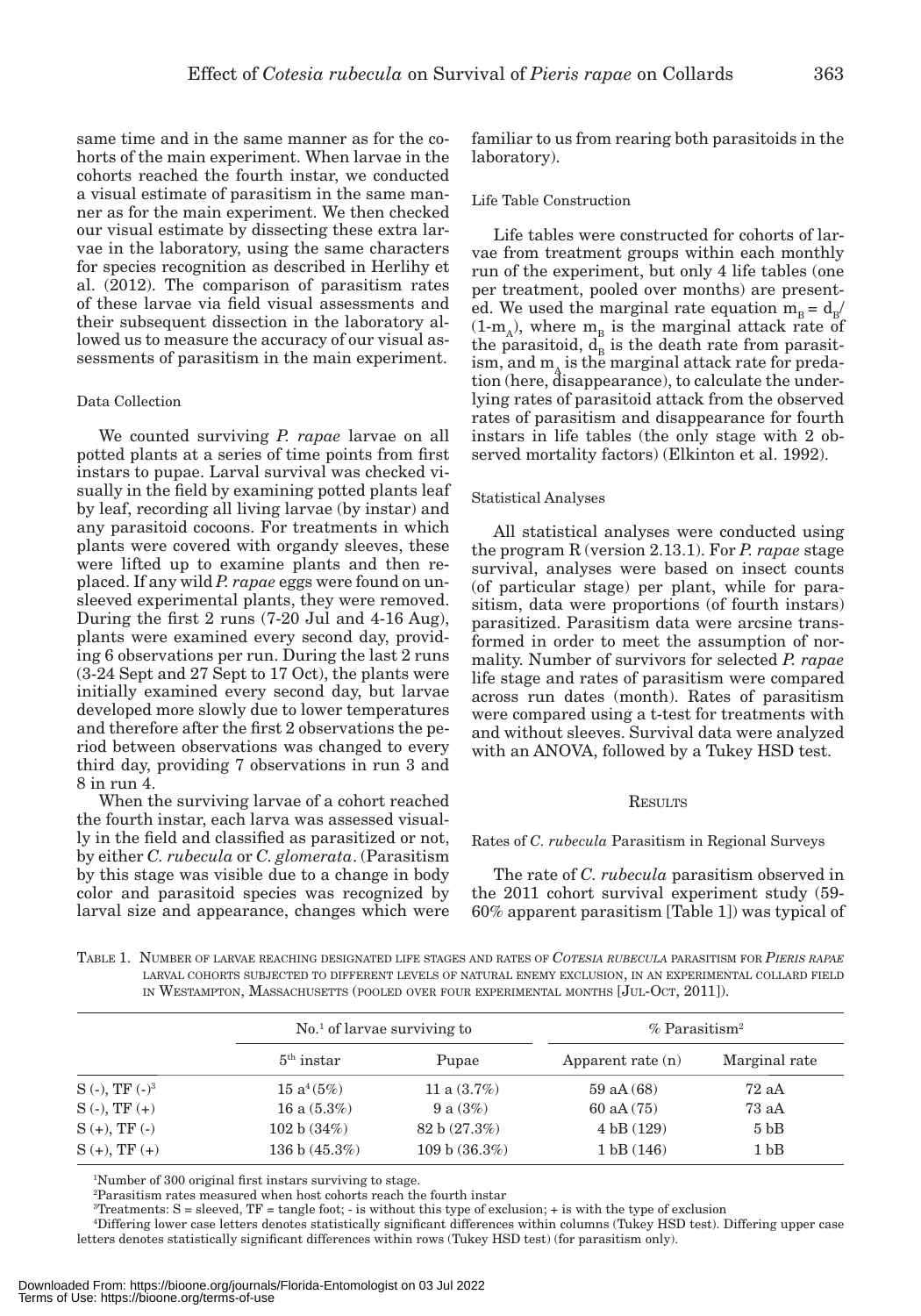those seen in surveys under similar conditions in western Massachusetts in spring of 2007 and fall of 2009 (Figs. 1A and 1B), which together covered 39 locations. In the spring 2007 survey, 16 of 20 sites had *C. rubecula* parasitism rates equal or higher than the 2011 cohort study site, and in the fall 2009 survey, 17 of 19 sites did so. This indicates that results from our detailed cohort study are representative of results across western Massachusetts.

## Survival of *P. rapae* Cohorts

A 3-factor (month, sleeves, and Tanglefoot) factorial ANOVA showed that month of exposure had no significant effect on survival to fifth instar (*F*  $= 0.17$ ; df = 3; *P* = 0.92) or survival to pupa (*F* = 0.05;  $df = 3$ ;  $P = 0.83$ ). Therefore, in further analyses, data were pooled across months to explore differences among the 4 levels of natural enemy exclusion.

In a 2-factor (sleeves and Tanglefoot) factorial ANOVA, differences in the survival of experimental cohorts to the pupal stage with sleeves (presence vs. absence) and Tanglefoot (presence vs. absence) as factors were highly significant (ANOVA,  $F = 63.2$ ; df = 3;  $P < 0.0001$ ). Survival of cohorts to the pupal stage with and without Tanglefoot did not differ significantly (for exposed [not sleeved]: *t*   $= 0.21$ , df = 6;  $P = 0.84$ ; for sleeved:  $t = 2.43$ , df = 6;  $P = 0.051$ ). Survival to the pupal stage in cohorts without organdy sleeves averaged  $3.0 \pm 2.9\%$  with Tanglefoot and  $3.7 \pm 2.7\%$  without Tanglefoot (pooled over all experimental runs). Survival to the pupal stage for cohorts on sleeved pots averaged  $36.3 \pm 6.6\%$  with tanglefoot and  $27.3 \pm 3.4\%$ without Tanglefoot (Table 1).

Because *C. rubecula* kills its hosts in the fourth instar, we also compared rates of survival to the fifth instar for treatments in all 4 runs. Differences in the survival of experimental cohorts to the pupal stage with sleeves (presence vs. absence) and tangle foot (presence vs. absence) as factors were highly significant  $(F = 53.4; df = 3;$  $P < 0.0001$ ). Survival to the fifth instar in cohorts without organdy sleeves averaged  $5.3 \pm 2.9\%$  with Tanglefoot and  $5.0 \pm 1.3\%$  without Tanglefoot (pooled over all experimental runs). Survival to the fifth instar for cohorts on sleeved pots averaged  $43.0 \pm 8.7\%$  with Tanglefoot and  $33.4 \pm 5.2\%$ without Tanglefoot (Table 1).

The survival of larvae in cohorts (Fig. 2) in all treatments decreased at a steady rate after an initial sharp drop between the first and second instar (which was seasonally more obvious in July and August), which was likely due to a combination of predation and failure of young larvae to establish and feed. There was another sharp drop in the number of larvae (considering visually parasitized larvae as "dead" for this comparison) in the unsleeved treatments during the fourth instar,



TF S- Tanglefoot and Sleeve

Fig. 2. The number of surviving *P. rapae* larvae (from first instar to pupa) in artificial cohorts established on potted collards in 4 successive months in 2011 on an organic vegetable farm in Westhampton, Massachusetts, USA. All cohorts began with 75 larvae on day zero. "Healthy" is defined as larvae that are alive, present, and not visibly parasitized (early stage parasitism is not detectable in living larvae). Numbers in parentheses on the x-axes are the dominant instar in the cohort on that sample date.

due to the effect of parasitism by *C. rubecula*. The fourth instar was the first point at which parasitism could be scored visually and was the instar in which larvae parasitized by *C. rubecula* died.

#### Parasitism of *P. rapae* by *C. rubecula*

Comparison of visually determined rates of parasitism to rates seen in larval dissection for 48 fourth instars placed in the experimental plot for this purpose (on the same dates as the cohort larvae in the main experiment) revealed that our estimates of the rates of parasitism by visual determination was 94% accurate. For these larvae, rates of parasitism based on visual inspection (65%) versus dissection of the same larvae (71%) were not sig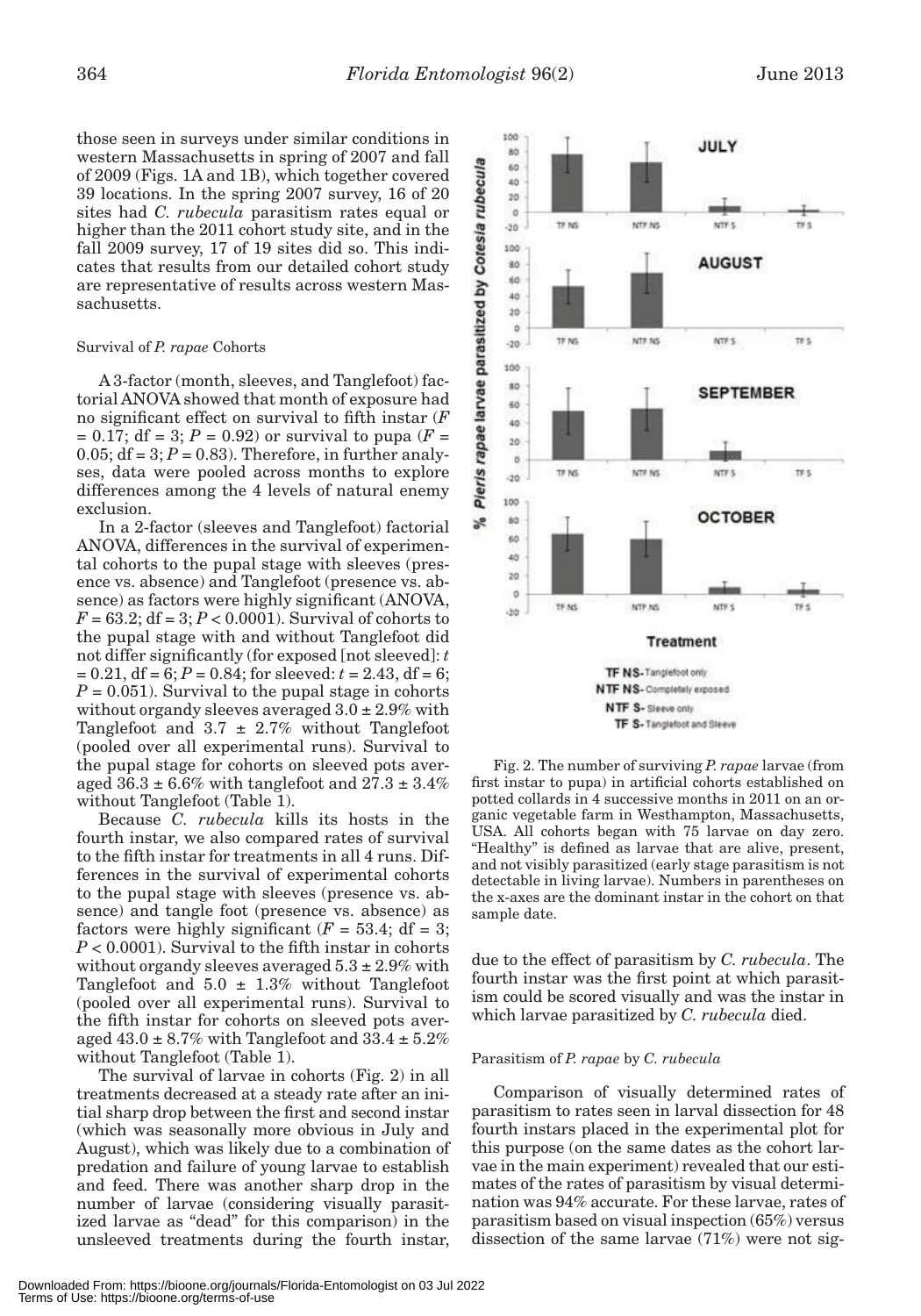nificantly different based on an unpaired t-test (*t*  $= 0.81$ ; df  $= 4$ ;  $P = 0.47$ ). The few cases of error in assessing parasitism visually were larvae that appeared unparasitized in the field but found to be parasitized upon dissection. There were no cases of larvae being classified as parasitized in the field by visual inspection that upon dissection were found not to be parasitized. Consequently, our reported parasitism rates are conservative.

A 2-factor (month, treatment) factorial ANO-VA found that there was no effect of month on parasitism rates ( $F = 0.0805$ ; df = 3;  $P = 0.97$ ), and therefore data on parasitism were pooled by month to examine the effects of treatments on rates of parasitism. For treatments lacking organdy sleeves the rate of parasitism by *C. rubecula* was high  $(62.4 \pm 8.6\%)$  (Fig. 3), in contrast to treatments protected by organdy sleeves, in

NTF NS

NTF NS

NTF NS

JULY

NTF S

**AUGUST** 

NTF S

NTF S

**SEPTEMBER** 

TF<sub>S</sub>

**TF S** 

TF S

100

80

 $-20$ 100

 $-20$ 100 80

 $-20$ 100

TF NS

TF NS

TF NS

Pieris rapae larvae parasitized by Cotesia rubecula



which very little parasitism occurred  $(4.2 \pm 4.0\%)$ (ANOVA:  $F = 66.73$ ; df = 3;  $P < 0.001$ ). As with the survival data, the only significant difference in parasitism rates was between sleeved and exposed plants, with no effect of the presence or absence of tanglefoot on pots (Table 1).

Cohort Life Tables and Marginal Rates of Parasitoid Attack

Life tables for all treatments (4) by all runs (4) were constructed (16 tables) and examined. However, since run date (month of experiment) had no significant effect on any survival or parasitism parameters examined, tables were collapsed across run dates within treatments and the resultant 4 summary life tables, one per treatment, are presented (Table 2).

In a 3-way ANOVA of the effect of treatment, instar (first through fourth only) and run date on survival, we found no significant 3-way interaction ( $F = 0.75$ ; df = 27;  $P = 0.65$ ), but there was a significant effect of run date on survival during the early instar stages in all treatment types  $(F =$ 2.8,  $df = 3$ ,  $P = 0.045$ ). For this analysis, parasitized fourth instars were considered alive. Specifically, there was a significant difference between survival of all instars (first through fourth only) in all treatment types between the July and October experimental runs, but not between survival of instars in all treatment types of any other months based on a Tukey HSD test.

Marginal rate analysis (Table 1) revealed that parasitoid attack rates summed over both unsleeved treatment types (with and without Tanglefoot) were on average 13 percentage points higher (59.5 vs. 72.5%) than the apparent parasitism by *C. rubecula* as directly observed in field sampling.

#### **DISCUSSION**

Because it is often not feasible to monitor a biological control agent for many years after its release, an alternative is to measure the effects of the biological control agent after a lapse of some years, after it has had an opportunity to become fully effective. Monitoring cohorts of individuals with known and standardized age structures and starting points can provide especially useful data. In this case, use of cohorts of *P. rapae* larvae on potted collard plants placed on an organic farm, with and without natural enemy exclusion, allowed us to quantify losses by instar, giving a more precise measure of the survival patterns of *P. rapae* life stages in the field over time. Monitoring cohorts allowed us to determine that there is a relatively large drop in survival (72.5%) between the fourth and fifth instars due to parasitism by *C. rubecula* (see Table 2, average marginal rates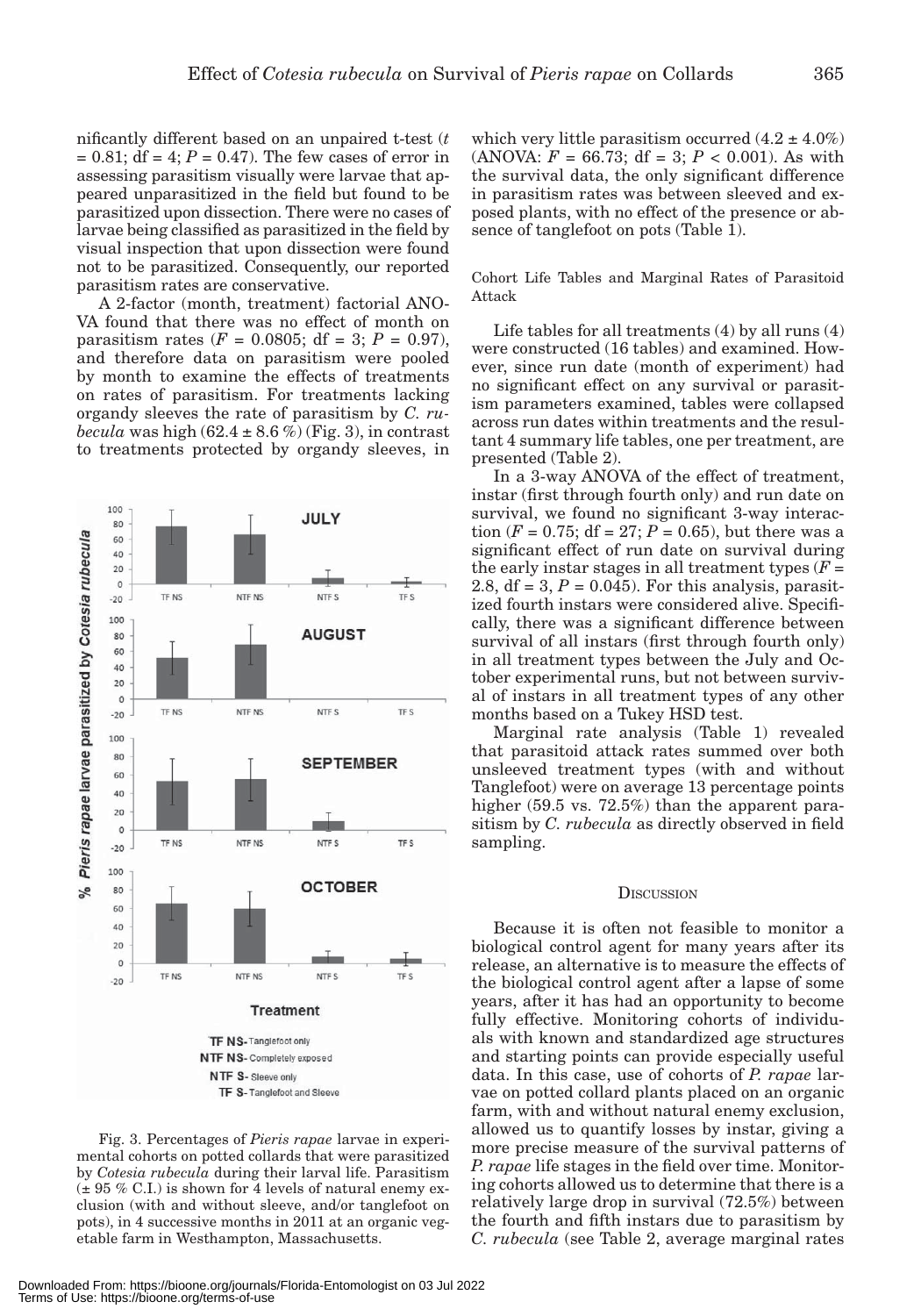TABLE 2. LIFE TABLES FOR COHORTS OF *PIERIS RAPAE* LARVAE ON POTTED COLLARDS DEPLOYED IN <sup>A</sup> COLLARD PATCH AT AN ORGANIC VEGETABLE FARM, INTERVALE FARM, IN WESTHAMPTON, MA, SUMMED OVER 4 MONTHS (JUL, AUG, SEP, OCT) IN 2011, WITH 4 LEVELS OF NATURAL ENEMY EXCLUSION (+/-TANGLE FOOT ON POTS CROSSED WITH +/-SLEEVES OVER PLANTS).

|             |                          |              |     |        |                         | Apparent mortality |        |
|-------------|--------------------------|--------------|-----|--------|-------------------------|--------------------|--------|
|             |                          | <b>Stage</b> |     | Factor |                         | <b>Stage</b>       | Factor |
| Stage       | Factor                   | $\mathbf{I}$ | dx  | dx     | Marginal<br>attack rate | qX                 | $q$ x  |
| L1          |                          | 300          | 147 |        |                         | 49                 |        |
|             | Disappeared              |              |     | 147    |                         |                    | 49     |
| L2          |                          | 153          | 43  |        |                         | 28                 |        |
|             | Disappeared              |              |     | 43     |                         |                    | 28     |
| L3          |                          | 110          | 37  |        |                         | 34                 |        |
|             | Disappeared              |              |     | 37     |                         |                    | 34     |
| L4          |                          | 73           | 57  |        |                         | 78                 |        |
|             | Disappeared              |              |     | 13     |                         |                    | 18     |
|             | Parasitized <sup>1</sup> |              |     | 44     | 73                      |                    | 60     |
| L5          |                          | 16           | 7   |        |                         | 44                 |        |
|             | Disappeared              |              |     | 7      |                         |                    | 44     |
| $\mathbf P$ |                          | 9            |     |        |                         |                    |        |
|             | Not observed             |              |     |        |                         |                    |        |

## **Tangle foot No Sleeve**

## **No Tangle foot No Sleeve**

|                |                          |             |                |                |                         | Apparent mortality |        |
|----------------|--------------------------|-------------|----------------|----------------|-------------------------|--------------------|--------|
|                |                          | Stage       |                | Factor         |                         | Stage              | Factor |
| Stage          | Factor                   | $l_{\rm X}$ | D <sub>X</sub> | dx             | Marginal<br>attack rate | $q$ x              | $q$ x  |
| L1             |                          | 300         | 144            |                |                         | 48                 |        |
|                | Disappeared              |             |                | 144            |                         |                    | 48     |
| L2             |                          | 156         | 28             |                |                         | 18                 |        |
|                | Disappeared              |             |                | 28             |                         |                    | 18     |
| L3             |                          | 128         | 62             |                |                         | 48                 |        |
|                | Disappeared              |             |                | 62             |                         |                    | 48     |
| L <sub>4</sub> |                          | 66          | 51             |                |                         | 77                 |        |
|                | Disappeared              |             |                | 12             |                         |                    | 18     |
|                | Parasitized <sup>1</sup> |             |                | 39             | 72                      |                    | 59     |
| L5             |                          | 15          | $\overline{4}$ |                |                         | 27                 |        |
|                | Disappeared              |             |                | $\overline{4}$ |                         |                    | 27     |
| $\mathbf P$    |                          | 11          |                |                |                         |                    |        |
|                | Not observed             |             |                |                |                         |                    |        |

1 In all cases, parasitized *Pieris rapae* larvae were parasitized by *Cotesia rubecula*.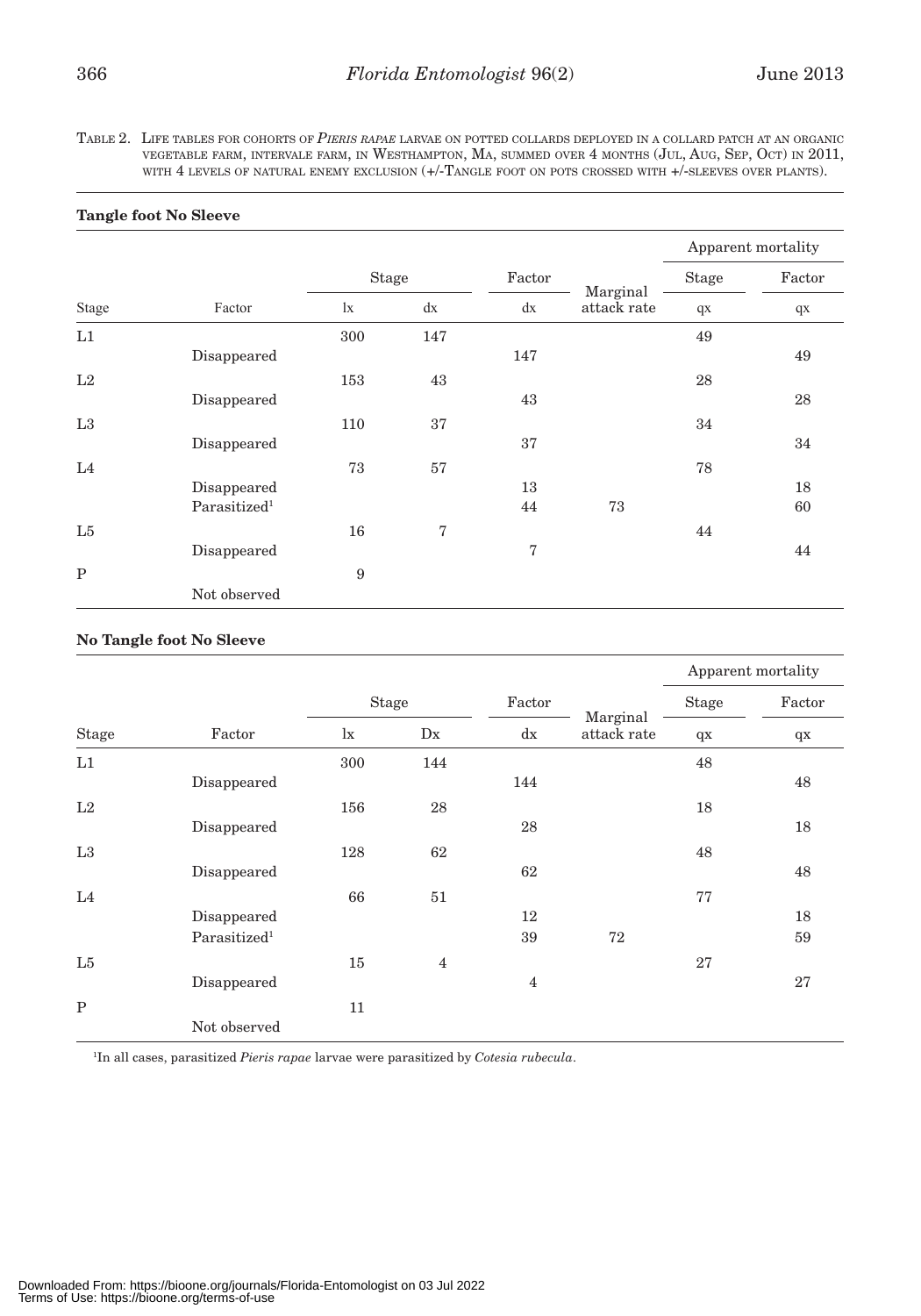TABLE 2. (CONTINUED) LIFE TABLES FOR COHORTS OF *PIERIS RAPAE* LARVAE ON POTTED COLLARDS DEPLOYED IN <sup>A</sup> COLLARD PATCH AT AN ORGANIC VEGETABLE FARM, INTERVALE FARM, IN WESTHAMPTON, MA, SUMMED OVER 4 MONTHS (JUL, AUG, SEP, OCT) IN 2011, WITH 4 LEVELS OF NATURAL ENEMY EXCLUSION (+/-TANGLE FOOT ON POTS CROSSED WITH +/-SLEEVES OVER PLANTS).

|                |                          |              |    |        |                         | Apparent mortality |                |
|----------------|--------------------------|--------------|----|--------|-------------------------|--------------------|----------------|
|                |                          | Stage        |    | Factor |                         | Stage              | Factor         |
| Stage          | Factor                   | $\mathbf{I}$ | dx | dx     | Marginal<br>attack rate | $q$ x              | $q$ x          |
| L1             |                          | 300          | 74 |        |                         | 25                 |                |
|                | Disappeared              |              |    | 74     |                         |                    | 25             |
| L2             |                          | 226          | 36 |        |                         | 16                 |                |
|                | Disappeared              |              |    | 36     |                         |                    | 16             |
| L3             |                          | 190          | 51 |        |                         | 27                 |                |
|                | Disappeared              |              |    | 51     |                         |                    | 27             |
| L4             |                          | 139          | 37 |        |                         | 27                 |                |
|                | Disappeared              |              |    | 31     |                         |                    | 23             |
|                | Parasitized <sup>1</sup> |              |    | 6      | $\overline{5}$          |                    | $\overline{4}$ |
| L <sub>5</sub> |                          | 102          | 20 |        |                         | 20                 |                |
|                | Disappeared              |              |    | 20     |                         |                    | 20             |
| $\mathbf P$    |                          | 82           |    |        |                         |                    |                |
|                | Not observed             |              |    |        |                         |                    |                |

#### **No Tangle foot with Sleeve**

## **Tangle foot with Sleeve**

| Stage       | Factor                   |              |    |                |              | Apparent mortality |        |
|-------------|--------------------------|--------------|----|----------------|--------------|--------------------|--------|
|             |                          | <b>Stage</b> |    | Factor         | Marginal at- | Stage              | Factor |
|             |                          | Lx           | dx | dx             | tack rate    | ]qx                | ]qx    |
| L1          |                          | 300          | 64 |                |              | 21                 |        |
|             | Disappeared              |              |    | 64             |              |                    | 21     |
| L2          |                          | 236          | 30 |                |              | 13                 |        |
|             | Disappeared              |              |    | 30             |              |                    | 13     |
| L3          |                          | 206          | 47 |                |              | 23                 |        |
|             | Disappeared              |              |    | 47             |              |                    | 23     |
| L4          |                          | 159          | 23 |                |              | 14                 |        |
|             | Disappeared              |              |    | 21             |              |                    | 13     |
|             | Parasitized <sup>1</sup> |              |    | $\overline{2}$ | 1            |                    | 1      |
| L5          |                          | 136          | 27 |                |              | 20                 |        |
|             | Disappeared              |              |    | 27             |              |                    | 20     |
| $\mathbf P$ |                          | 109          |    |                |              |                    |        |
|             | Not observed             |              |    |                |              |                    |        |

1 In all cases, parasitized *Pieris rapae* larvae were parasitized by *Cotesia rubecula*.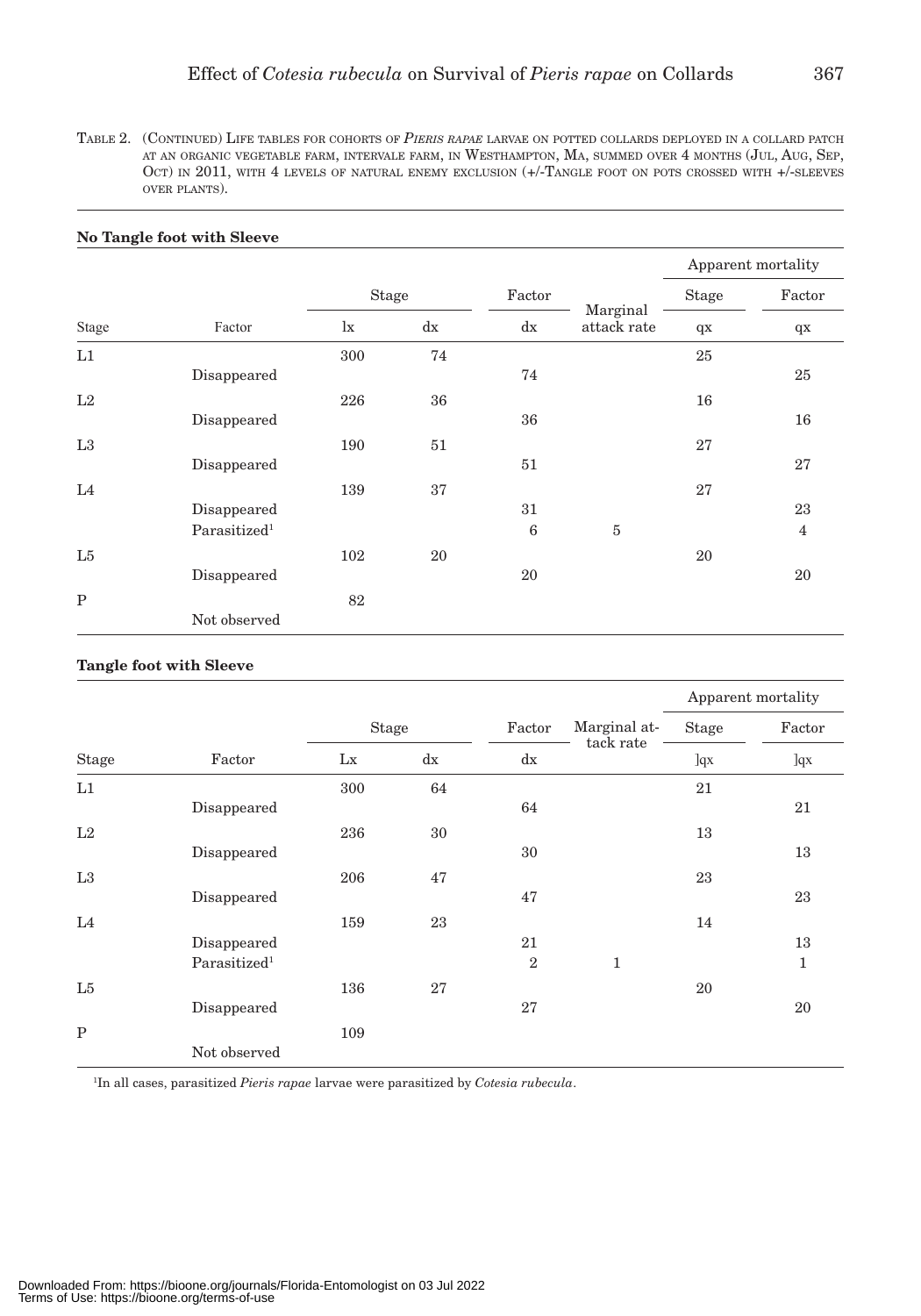of attack of 4th instars by *C. rubecula* for two uncaged cohorts).

While tanglefoot had no or perhaps a marginally significant effect on survival of cohorts, sleeves were successful at reducing parasitism: survival of cohorts to pupae was much higher for cohorts with sleeves  $(31.8 \pm 6.9%)$  than without  $(3.3 \pm 2.7\%)$ . This suggests that parasitism rather than predation by ground predators was responsible for most *P. rapae* mortality in late instars (fourths), while, in contrast, predation by grounddwelling predators was likely responsible for most *P. rapae* mortality in early instars (first through third), apart from failure of transplanted larvae to settle and feed. However, since this study was designed to estimate the effects of parasitism, our insights into predation are limited.

Our estimates of parasitism are likely to be underestimates for 2 reasons. First, parasitism in the field, measured visually, was determined to be only 94% accurate and was always in the direction of an underestimate. Secondly, parasitism rates in the cohort data were influenced by the problem of simultaneous mortality, since some larvae disappeared steadily in all exposed treatments, likely due to predation. As a correction for this issue, we calculated the underlying marginal rates of parasitism, which revealed underlying parasitoid attack rates that averaged 13 percentage points higher (59.5% vs 72.5%) than apparent mortality due to parasitism (Table 2) (Elkinton et al. 1992).

Our results are consistent with a study conducted in New Zealand that assessed the rates of parasitism of *P. rapae* by both *C. rubecula* and *C. glomerata* (Cameron & Walker 2002). It is clear that in western Massachusetts *C. rubecula* is now the dominant parasitoid of *P. rapae* and has displaced *C. glomerata,* as it did at many of the New Zealand sites studied by Cameron & Walker (2002) and in parts of North America (Biever 1992; Van Driesche 2008; Herlihy et al. 2012). In Massachusetts, *C. rubecula* attacked *P. rapae* at a higher rate in our 2011 cohort study than did *C. glomerata* in a previous study in 1985 and 1986 (Van Driesche 1988), in the same area before the introduction of *C. rubecula*. In general our results were similar to those found by Cameron & Walker (2002) in *P. rapae* populations with and without *C. rubecula*.

As expected, in comparison to the earlier study (Van Driesche 1988), the survival pattern of *P. rapae* has changed significantly since the introduction of *C. rubecula*. In the 1980s study, survival of *P. rapae* declined steadily throughout all life stages in the first generation each year. During the second, third, and fourth host generations, *C. glomerata* (the dominant parasitoid) caused approximately a 50% decrease in survival between the fifth instar and pupal stage. Since the displacement of *C. glomerata* by *C. rubecula*, the decrease in survival of *P. rapae* is now both steeper (72.5%) and earlier, occurring between the fourth and fifth instars. This is an important result for organic vegetable growers because earlier mortality of *P. rapae* caterpillars reduces damage per larva.

*Cotesia glomerata* in western Massachusetts is now a less common species, but one that remains a component of the *P. rapae*/collards agroecosystem (Van Driesche 2008). Partial displacement of *C. glomerata* from *P. rapae* means its density on the landscape as a whole is also likely to be lower, which should help reduce its parasitism rates to native pierids such as *Pieris oleracea* Harris (Herlihy 2012).

#### **ACKNOWLEDGEMENTS**

The authors thank Rick Tracy and Maureen Dempsey of Intervale Farm for use of their property. The authors also thank David Wagner of the University of Connecticut and Elizabeth Jakob of the University of Massachusetts for their guidance. This material is based upon work supported by the National Institute of Food and Agriculture, U.S. Department of Agriculture, the Massachusetts Agricultural Experiment Station and the Department of Plant, Soil and Insect Sciences under Project number MAS00957 (Publication number 3485).

#### REFERENCES CITED

- BIEVER, K. D. 1992. Distribution and occurrence of *Cotesia rubecula* (Hymenoptera: Braconidae), a parasite of *Artogeia rapae* in Washington and Oregon. J. Econ. Entomol. 85: 739-742.
- CAMERON, P. J., AND WALKER, G. P. 2002. Field evaluation of *Cotesia rubecula* (Hymenoptera: Braconidae), an introduced parasitoid of *Pieris rapae* (Lepidoptera: Pieridae) in New Zealand. Environ. Entomol. 31: 367-374.
- CLAUSEN, C. P. 1978. Introduced Parasites and Predators of Arthropod Pests and Weeds: A World Review. USDA Agriculture Handbook No. 480, Washington, D.C.
- CORTESERO, A. M., DE MOARES, C. M., STAPEL, J. O., TUM-LINSON, J. H., AND LEWIS, W. J. 1997. Comparisons and contrasts in host-foraging strategies of two larval parasitoids with different degrees of host specificity. J. Chem. Ecol. 23: 1589-1606.
- ELKINTON, J. S., BUONACCORSI, J. P., BELLOWS, T. S. JR., AND VAN DRIESCHE, R. G. 1992. Marginal attack rate, k-values and density dependence in the analysis of contemporaneous mortality factors. Res. Pop. Ecol. 34: 29-44.
- HARVEY, J. A. 2000. Dynamic effects of parasitism by an endoparasitoid wasp on the development of two host species: implications for host quality and parasitoid fitness. Ecol. Entomol. 25: 267-278.
- HARVEY, J. A., JERVIS, M. A., GOLS, R., JIANG NANQING, AND VET, L. E. M. 1999. Development of the parasitoid, *Cotesia rubecula* (Hymenoptera: Braconidae) in *Pieris rapae* and *Pieris brassicae* (Lepidoptera: Pieridae) evidence for host regulation. J. Insect Physiol. 45: 173-182.